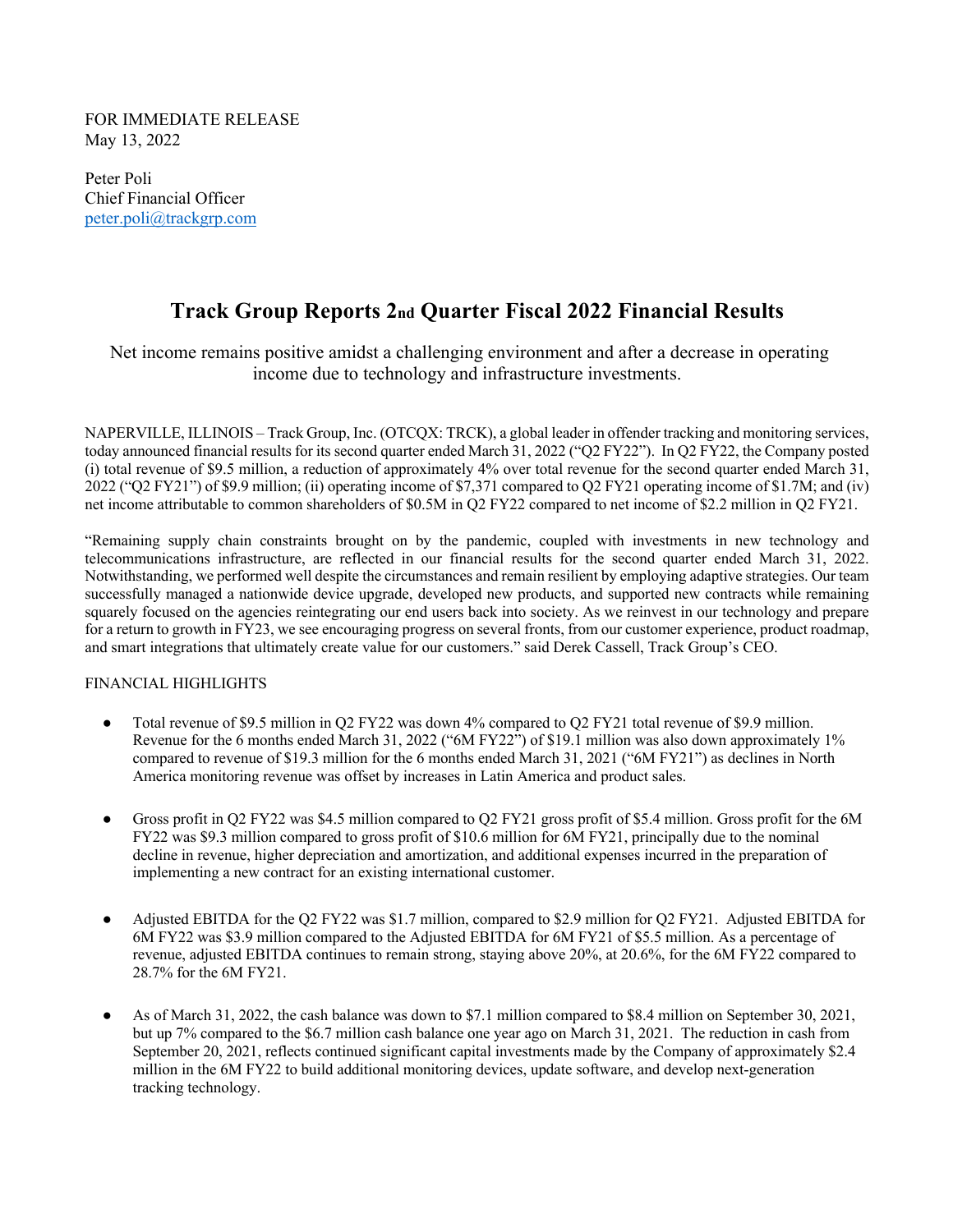- Total operating expense for Q2 FY22 of \$4.5 million was up 20% versus Q2 FY21's total operating expense of \$3.8 million, principally due to the factors listed above. When combined with the reduction in gross profit, the increase in quarterly operating expense led to operating income in Q2 FY22 of \$7,371 compared to operating income of \$1.7 million for Q2 FY21, representing a material decline. Similarly, for 6M FY22, operating income was \$0.6 million compared to operating income of \$3.1 million for the 6M FY21 due to the reduction in gross profit and the increase in operating expense.
- Net income attributable to common shareholders in Q2 FY22 was \$0.5 million compared to \$2.2 million in Q2 FY21. Net income attributable to common shareholders for the 6M FY22 was \$0.2 million, compared to net income of \$3.5 million for the 6M FY21, a change principally attributable to the reduction in Other Income caused by a lower foreign exchange gain and the forgiveness of the PPP loan one year ago.

#### **Business Outlook**

The extent to which supply chain delays, the Coronavirus, and the transition to 4G/LTE telecommunications technology impact our future operations will depend on numerous factors that we cannot accurately predict. However, we anticipate that we will not match our results for the fiscal year ended September 2021 ("FY21") in the upcoming year ending September 30, 2022 ("FY22"). Despite these short-term challenges faced by companies worldwide, Track Group remains confident that our continued focus on strategic adaptation, which evidenced success in FY21, will allow us to be well-positioned for a return to growth in FY23.

#### **About Track Group, Inc.**

Track Group designs, manufactures, and markets location tracking devices and develops and sells a variety of related software, services, accessories, networking solutions, and monitoring applications. The Company's products and services are designed to empower professionals in security, law enforcement, corrections, and rehabilitation organizations worldwide with singlesourced offender management solutions that integrate reliable intervention technologies to support re-socialization and monitoring initiatives.

The Company currently trades under the ticker symbol "TRCK" on the OTCQX exchange. For more information, visit www.trackgrp.com

#### **Forward-Looking Statements**

Any statements contained in this document that are not historical facts are forward-looking statements as defined in the U.S. Private Securities Litigation Reform Act of 1995. Words such as "anticipate," "believe," "estimate," "expect," "forecast," "intend," "may," "plan," "project," "predict," "if", "should" and "will" and similar expressions as they relate to Track Group, Inc., and subsidiaries ("Track Group") are intended to identify such forward-looking statements. These statements are only predictions and reflect Track Group's current beliefs and expectations with respect to future events and are based on assumptions and subject to risks and uncertainties and subject to change at any time. Track Group may from time-to-time update these publicly announced projections, but it is not obligated to do so. Any projections of future results of operations should not be construed in any manner as a guarantee that such results will in fact occur. These projections are subject to change and could differ materially from final reported results. For a discussion of such risks and uncertainties, see "Risk Factors" in Track Group's annual report on Form 10-K, its quarterly report on Form 10-Q, and its other reports filed with the Securities and Exchange Commission under the Securities Exchange Act of 1934. New risks emerge from time to time. Readers are cautioned not to place undue reliance on these forward-looking statements, which speak only as of the dates on which they are made.

# **Non-GAAP Financial Measures**

This release includes financial measures defined as "non-GAAP financial measures" by the Securities and Exchange Commission including non-GAAP EBITDA. These measures may be different from non-GAAP financial measures used by other companies. The presentation of this

financial information, which is not prepared under any comprehensive set of accounting rules or principles, is not intended to be considered in isolation or as a substitute for the financial information prepared and presented in accordance with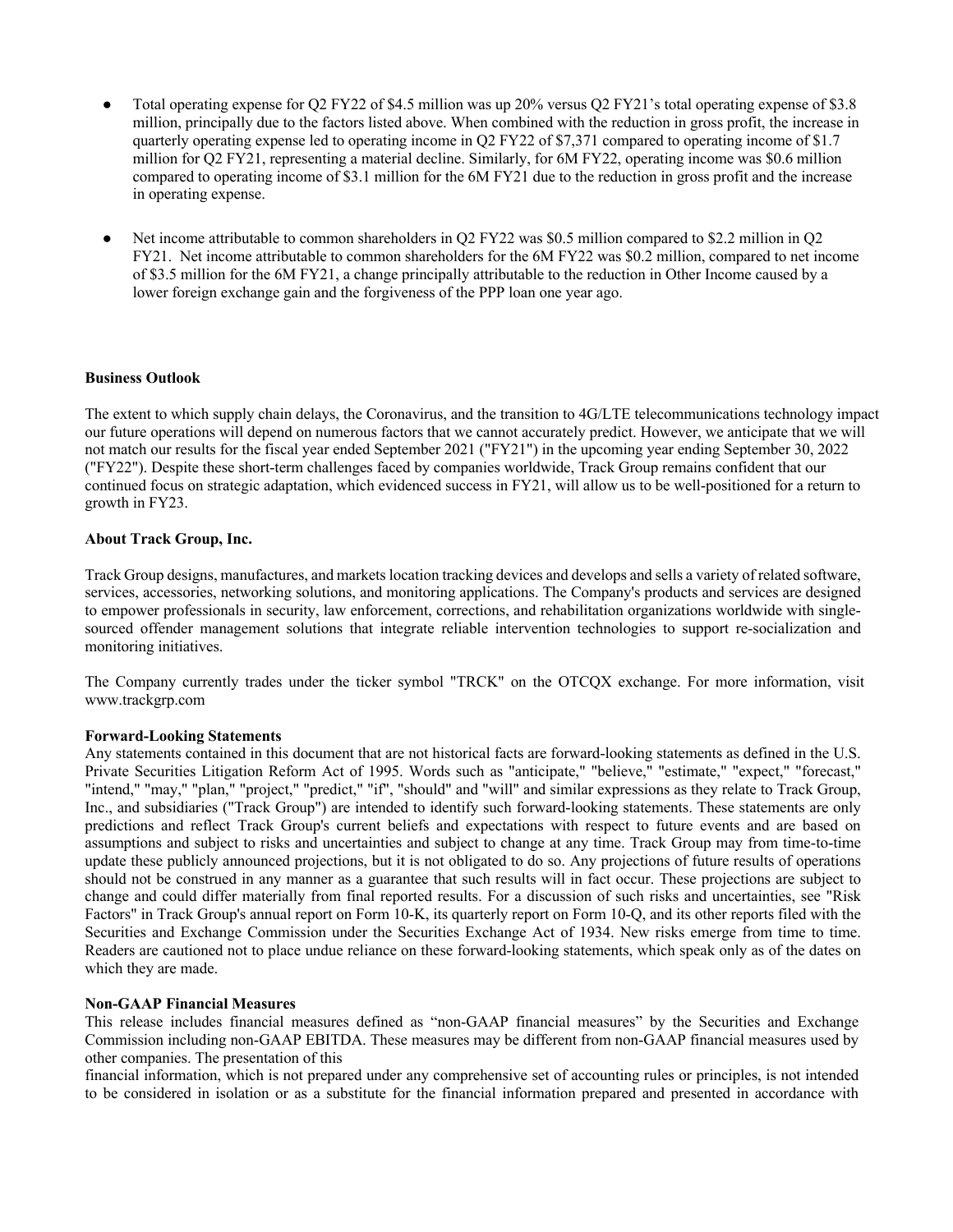generally accepted accounting principles. Reconciliations of these non-GAAP financial measures are based on the financial figures for the respective period.

Non-GAAP Adjusted EBITDA excludes items including but not limited to interest, taxes, depreciation, amortization, impairment charges, gains and losses, currency effects, one-time charges or benefits that are not indicative of operations, charges to consolidate, integrate or consider recently acquired businesses, costs of closing facilities, stock based or other noncash compensation or other stated cash and non-cash charges (the "Adjustments").

The Company believes the non-GAAP measures provide useful information to both management and investors when factoring in the Adjustments. Specific disclosure regarding the Company's financial results, including management's analysis of results from operations and financial condition, are contained in the Company's annual report on Form 10-K for the fiscal year ended September 30, 2021, and other reports filed with the Securities and Exchange Commission. Investors are encouraged to carefully read and consider such disclosure and analysis contained in the Company's Form 10-K and other reports, including the risk factors contained in such Form 10-K.

[Rest of page intentionally blank]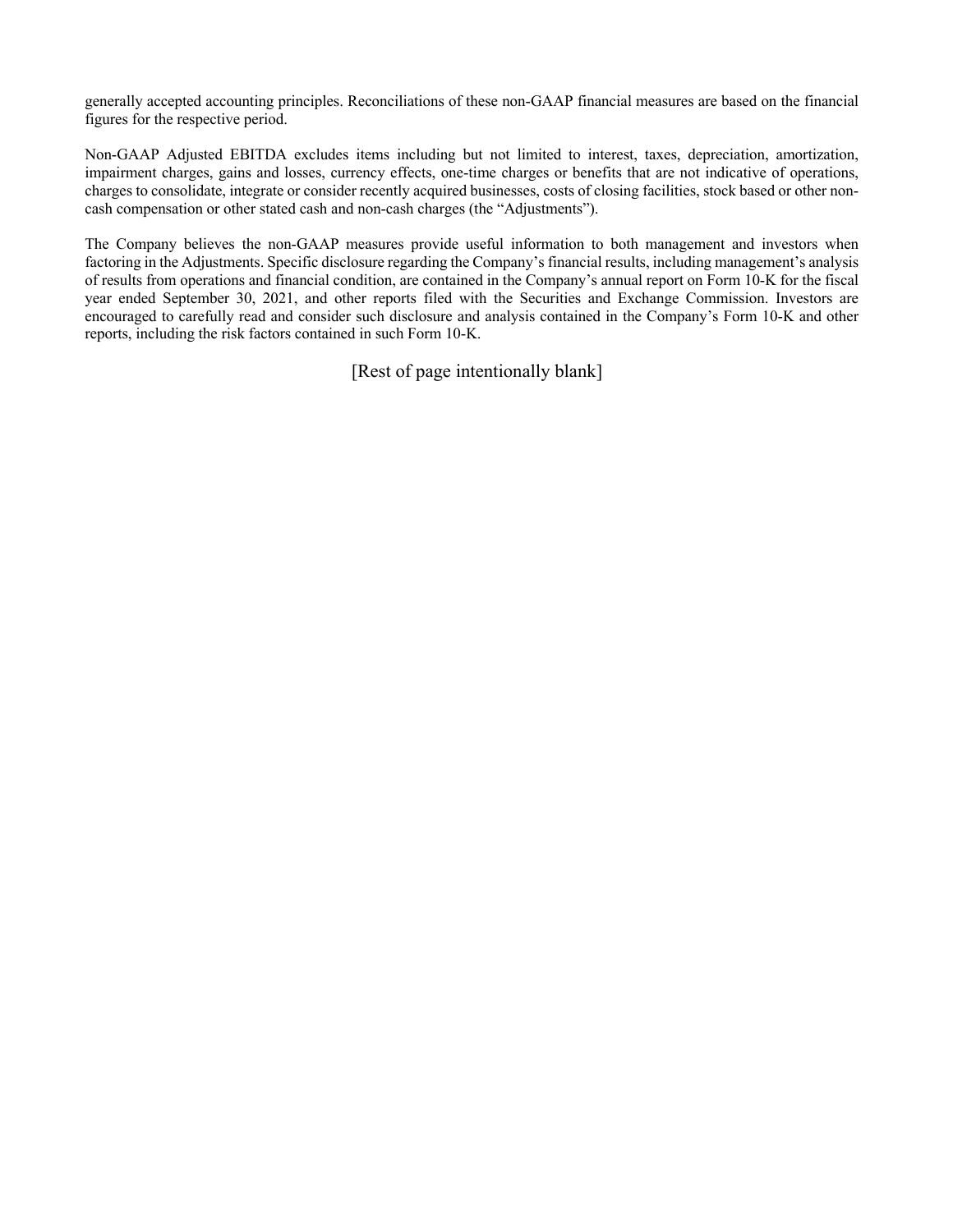# **TRACK GROUP, INC. AND SUBSIDIARIES CONDENSED CONSOLIDATED BALANCE SHEETS**

|                                                                              | (Unaudited)<br>March 31,<br>2022 |                 | September 30,<br>2021 |                 |
|------------------------------------------------------------------------------|----------------------------------|-----------------|-----------------------|-----------------|
| <b>Assets</b>                                                                |                                  |                 |                       |                 |
| Current assets:                                                              |                                  |                 |                       |                 |
| Cash                                                                         | \$                               | 7,118,168 \$    |                       | 8,421,162       |
| Accounts receivable, net of allowance for doubtful accounts of \$137,602 and |                                  |                 |                       |                 |
| \$91,262, respectively                                                       |                                  | 6,320,661       |                       | 7,163,615       |
| Prepaid expense and deposits                                                 |                                  | 1,108,905       |                       | 998,589         |
| Inventory, net of reserves of \$0 and \$0, respectively                      |                                  | 654,280         |                       | 305,210         |
| Total current assets                                                         |                                  | 15,202,014      |                       | 16,888,576      |
| Property and equipment, net of accumulated depreciation of \$2,712,641 and   |                                  |                 |                       |                 |
| $$2,615,967$ , respectively                                                  |                                  | 180,170         |                       | 202,226         |
| Monitoring equipment, net of accumulated depreciation of \$6,349,392 and     |                                  |                 |                       |                 |
| \$5,977,093, respectively                                                    |                                  | 3,864,536       |                       | 3,068,100       |
| Intangible assets, net of accumulated amortization of \$19,320,341 and       |                                  |                 |                       |                 |
| $$17,607,457$ , respectively                                                 |                                  | 19,200,360      |                       | 20,434,143      |
| Goodwill                                                                     |                                  | 8,590,773       |                       | 8,519,998       |
| Deferred tax asset                                                           |                                  |                 |                       | 101,159         |
| Other assets                                                                 |                                  | 4,305,681       |                       | 4,309,040       |
| Total assets                                                                 |                                  | 51,343,534      | $\mathbb{S}$          | 53, 523, 242    |
| <b>Liabilities and Stockholders' Equity</b>                                  |                                  |                 |                       |                 |
| Current liabilities:                                                         |                                  |                 |                       |                 |
| Accounts payable                                                             | \$                               | 1,705,442 \$    |                       | 2,821,982       |
| Accrued liabilities                                                          |                                  | 3,280,713       |                       | 4,350,030       |
| Current portion of long-term debt                                            |                                  | 548,537         |                       | 526,134         |
| Total current liabilities                                                    |                                  | 5,534,692       |                       | 7,698,146       |
| Long-term debt, net of current portion                                       |                                  | 43,265,114      |                       | 43,452,216      |
| Long-term liabilities                                                        |                                  | 22,858          |                       | 3,650           |
| <b>Total liabilities</b>                                                     |                                  | 48,822,664      |                       | 51,154,012      |
| Commitments and contingencies                                                |                                  |                 |                       |                 |
| Stockholders' equity:                                                        |                                  |                 |                       |                 |
| Common stock, \$0.0001 par value: 30,000,000 shares authorized;              |                                  |                 |                       |                 |
| 11,541,452 and 11,524,978 shares outstanding, respectively                   |                                  | 1,154           |                       | 1,152           |
| Series A Convertible Preferred stock, \$0.0001 par value: 1,200,000 shares   |                                  |                 |                       |                 |
| authorized; 0 shares outstanding                                             |                                  |                 |                       |                 |
| Paid in capital                                                              |                                  | 302,258,446     |                       | 302,250,954     |
| Accumulated deficit                                                          |                                  | (298, 681, 608) |                       | (298, 828, 527) |
| Accumulated other comprehensive loss                                         |                                  | (1,057,122)     |                       | (1,054,349)     |
| Total equity                                                                 |                                  | 2,520,870       |                       | 2,369,230       |
| Total liabilities and stockholders' equity                                   | S.                               | 51,343,534      | <sup>\$</sup>         | 53, 523, 242    |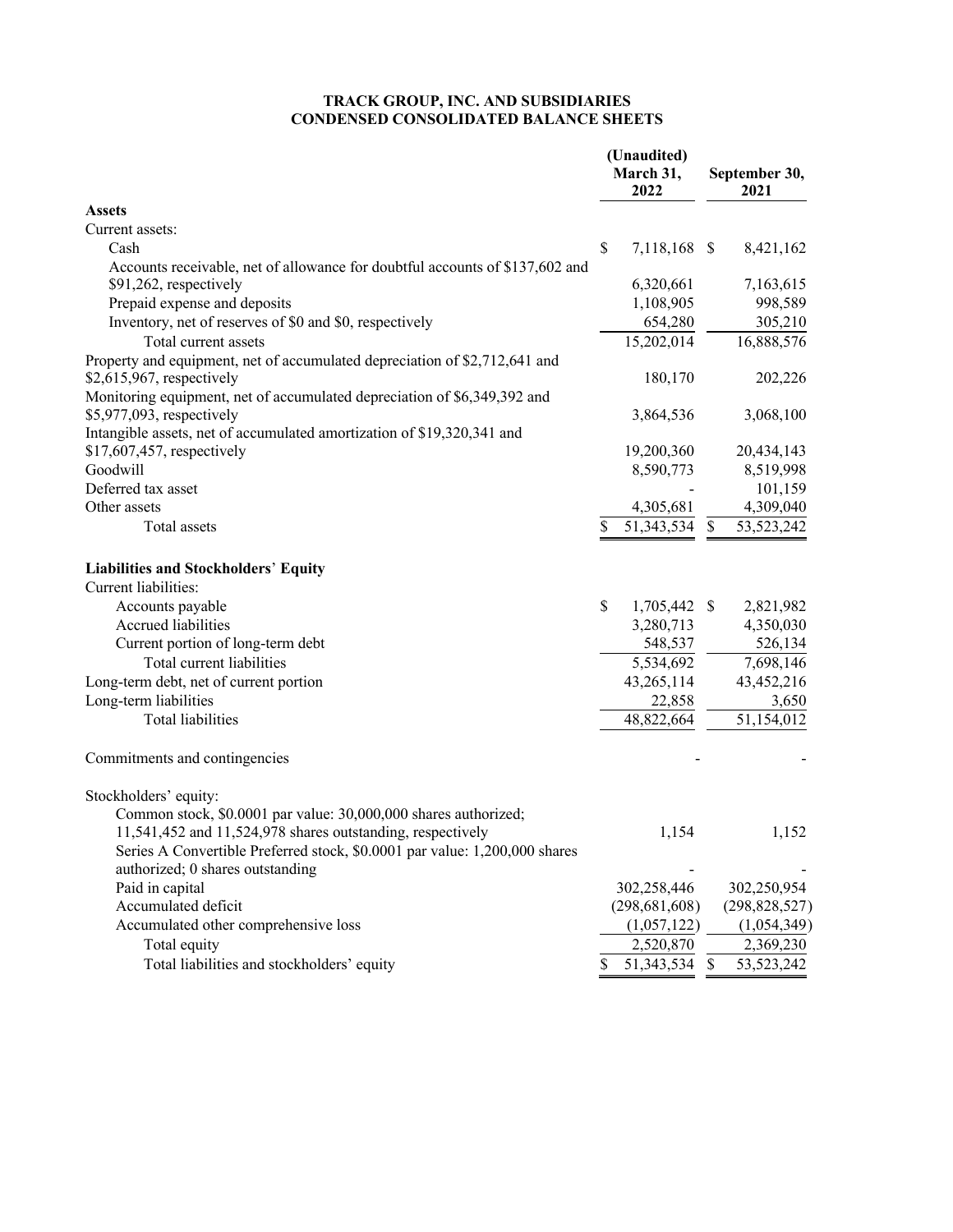# **TRACK GROUP, INC. AND SUBSIDIARIES CONDENSED CONSOLIDATED STATEMENTS OF OPERATIONS AND COMPREHENSIVE INCOME (LOSS) (Unaudited)**

|                                                           | <b>Three Months Ended</b> |                   | <b>Six Months Ended</b> |                          |                   |  |
|-----------------------------------------------------------|---------------------------|-------------------|-------------------------|--------------------------|-------------------|--|
|                                                           |                           | March 31,<br>2022 | March 31,<br>2021       | March 31,<br>2022        | March 31,<br>2021 |  |
| <b>Revenue:</b>                                           |                           |                   |                         |                          |                   |  |
| Monitoring and other related services                     | S                         | 8,842,486         | \$9,742,290             | \$18,312,215             | \$19,014,019      |  |
| Product sales and other                                   |                           | 641,633           | 119,540                 | 767,560                  | 249,716           |  |
| Total revenue                                             |                           | 9,484,119         | 9,861,830               | 19,079,775               | 19,263,735        |  |
| <b>Cost of revenue:</b>                                   |                           |                   |                         |                          |                   |  |
| Monitoring, products and other related services           |                           | 4,152,219         | 3,901,824               | 8,083,797                | 7,602,250         |  |
| Depreciation and amortization included in cost of revenue |                           | 792,915           | 525,022                 | 1,656,764                | 1,013,697         |  |
| Total cost of revenue                                     |                           | 4,945,134         | 4,426,846               | 9,740,561                | 8,615,947         |  |
| Gross profit                                              |                           | 4,538,985         | 5,434,984               | 9,339,214                | 10,647,788        |  |
| <b>Operating expense:</b>                                 |                           |                   |                         |                          |                   |  |
| General & administrative                                  |                           | 2,770,657         | 2,313,836               | 5,269,016                | 4,714,571         |  |
| Selling & marketing                                       |                           | 720,709           | 614,409                 | 1,418,581                | 1,164,866         |  |
| Research & development                                    |                           | 625,477           | 334,569                 | 1,216,329                | 641,863           |  |
| Depreciation & amortization                               |                           | 414,771           | 510,067                 | 831,572                  | 1,041,830         |  |
| Total operating expense                                   |                           | 4,531,614         | 3,772,881               | 8,735,498                | 7,563,130         |  |
| <b>Operating income</b>                                   |                           | 7,371             | 1,662,103               | 603,716                  | 3,084,658         |  |
| Other income (expense):                                   |                           |                   |                         |                          |                   |  |
| Interest expense, net                                     |                           | (458, 176)        | (565, 522)              | (939, 736)               | (1,205,544)       |  |
| Currency exchange rate gain                               |                           | 396,369           | 124,216                 | 290,091                  | 942,842           |  |
| Other income, net                                         |                           | 633,471           | 1,000,756               | 633,471                  | 1,000,782         |  |
| Total other income (expense)                              |                           | 571,664           | 559,450                 | (16, 174)                | 738,080           |  |
| Income before income tax                                  |                           | 579,035           | 2,221,553               | 587,542                  | 3,822,738         |  |
| Income tax expense                                        |                           | 126,794           | 37,322                  | 440,623                  | 315,013           |  |
| Net income attributable to common shareholders            |                           | 452,241           | 2,184,231               | 146,919                  | 3,507,725         |  |
| Foreign currency translation adjustments                  |                           | 20,085            | (265, 347)              | (2,773)                  | 52,489            |  |
| <b>Comprehensive income</b>                               | \$                        | 472,326           | \$1,918,884             | \$<br>144,146            | \$3,560,214       |  |
|                                                           |                           |                   |                         |                          |                   |  |
| Net income per share - basic:<br>Net income per share     |                           |                   | S                       |                          | S                 |  |
|                                                           | S                         | 0.04              | 0.19                    | \$<br>0.01<br>11,533,296 | 0.31              |  |
| Weighted average shares outstanding                       |                           | 11,541,452        | 11,435,291              |                          | 11,424,605        |  |
| Net income per share - diluted:                           |                           |                   |                         |                          |                   |  |
| Net income per share                                      | \$                        | 0.04              | S<br>0.18               | \$<br>0.01               | \$<br>0.29        |  |
| Weighted average shares outstanding                       |                           | 11,955,969        | 12,056,918              | 11,961,407               | 12,072,079        |  |